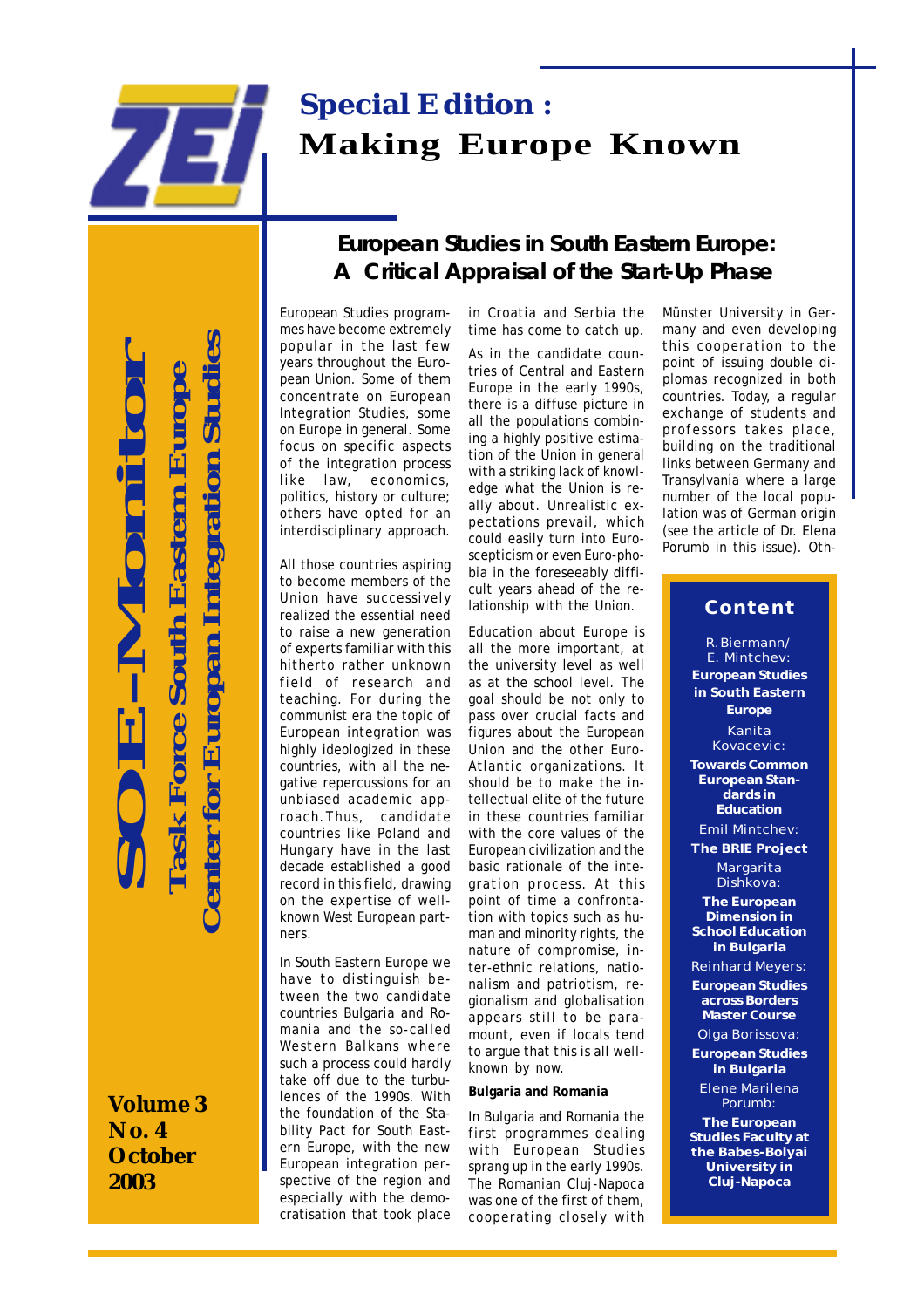ers are for example the Universities in Bukarest, Galati, Jiassi and Timisoara. With the assistance of the PHARE programme, today Romania is establishing eight European Studies Centers concentrating on different fields of research and teaching.

In Bulgaria there are already a number of European Studies programmes, though none of them has the reputation and the Western contacts such as Cluj (see the article of Dr. Olga Borissova in this issue). Sofia University and the private New Bulgarian University are the strongholds of European Studies in the capital; others are spread out through the regions in Blagoevgrad (South-West University), Plovdiv and the private Varna Free University. Relevant for European Studies is also the European Programme at the American University in Blagoevgrad. Plovdiv develops its programme in close cooperation with the Technical University of Aachen, receiving German lecturers and sending students for regular study trips to Aachen. At the end of their study the Plovdiv students get a Bulgarian and a German diploma. The most ambitious programme in the Eastern part of the Balkans is the BRIE gional Euroepan Studies Center of Excellence at the Danube bridge between Bulgaria and Romania in Rousse. It is not only one of those projects where German partners such as ZEI try to transfer their know-how in curriculum development and teaching but also the first example of functioning trans-border cooperation at the university level between Bulgaria and Romania (see the article by Dr. Emil Mintchev in this issue).

### **The school Level**

The number of European Studies programms in the region, though, should also not misguide us: Most of the programmes are still in the early phases of establishing well-balanced curricula, a competent teaching staff and a high level of research and teaching. One of the main reasons for these still existing deficits is the lack of resources in terms of finances, personnel, well-equipped libraries and computer access.

In addition, the brain drain causes serious problems to raise a new generation of scholars and teachers.

As candidate countries, Bulgaria and



*source:http://www.lib.utexas.edu/maps/europe.html*

of EU Documentation and Information Centers in the capitals and throughout the country. Bulgaria also profits from a highly ambitious NGO called Paideia which is assisting the Ministry of Education in revising the school curricula on civic education and European affairs and publishing relevant material for the pupils (see the article by Margaritha Dishkova in this issue). This NGO represents,though, one of the few efforts troughout the whole region to insert at least a minimum of knowledge about Europe on the school level. Bulgaria is ahead in this respect, due not least to the laudible initiative of Paideia. In the countries of the Western Balkans this process of reforming curricula and training teachers and school administration officials on "Europe at school" has hardly begun.

Romania profit from the establishment

### **Regional Programmes**

As this description already demonstrates, there are two principally different kinds of European Studies programmes: purely national ones and regional trans-border ones. Given the political landscape it is highly advisable to put emphasis on the regional programmes, thus making a contribution to increasing the still low-level regional cooperation in South Eastern Europe. The European integration process is anyway by nature trans-border oriented.

BRIE is developing itself as such a center for the Eastern part of the Balkans. In the Western part it appears to be necessary to establish at least two such centers, since the war legacy of the last decade and the mere distances prohibit a close cooperation between some of the countries. Appropriate locations for such centers appear to be on the one hand for the North of the region Vojvodina in Serbia, because of its closeness to Croatia, Hungary and Romania and because of its relatively good record of multicultural and multi-ethnic togetherness. In the South, Montenegro seems to be suitable for such a role where the Slav and the Albanian population are still willing to live together relatively harmoniously. Thus, ZEI has in the last several years focused its efforts on these two regions, apart from BRIE, in the framework of its "Network of European Studies in South Eastern Europe".

The University of Novi Sad, specifically the Faculty of Economics in Subotica, is aspiring to become a re-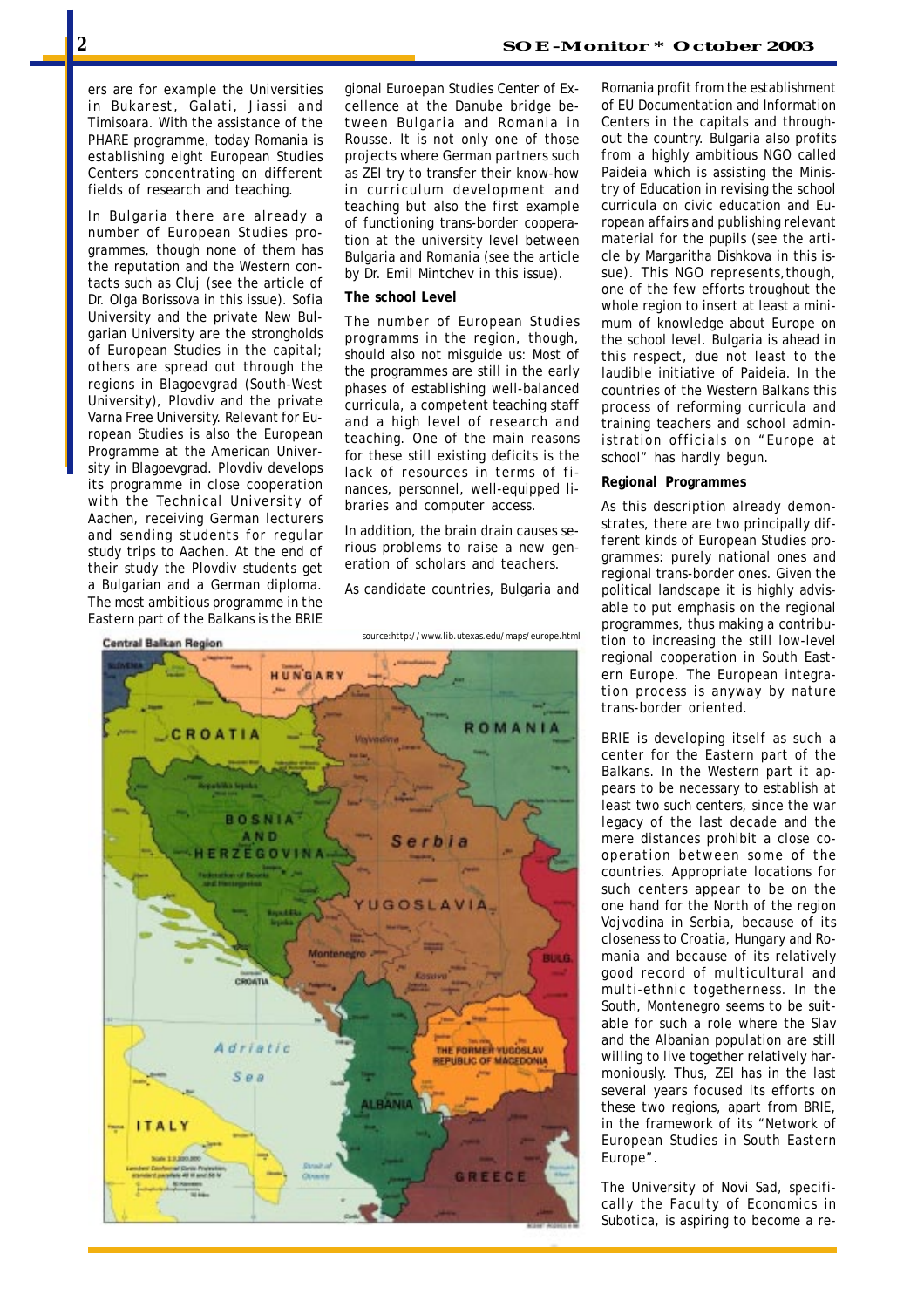gional center, having signed a letter of intent with the Universities of Cluj, Münster, Nottingham Trent, Twente (Netherlands) and also Bonn (ZEI). The aim also to boost the academic trans-border cooperation with the Romanian Universities at Cluj-Napoca and Timisoara and eventually perhaps also the Hungarian University of Szeged and Osijek in Eastern Slavonia in the framework of the project "European Studies accross Borders". In the course of this two-year Master programme, the students will study up to a full year at one of the other cooperating universities (see the article of Professor Dr. Reinhard Meyers in this issue).

The University of Montenegro in Podgorica has already, with strong support from ZEI, started its programme in January this year, expecting to develop it further into a fullfledged regional programme including students from Albania and Macedonia. ZEI has established a separate Flying Faculty for Podgorica, drawing on funds from the German Academic Exchange Service (DAAD). A regular Summer School is envisaged. A fullfledged library with the fundamental literature on all aspects of the European integration process has been donated with support from the German Rector`s Conference. In the first semester, 24 students from all over Serbia and Montenegro studied in Podgorica, many of them civil servants from different Ministeries.

#### **National Programmes**

As concerns the other European Studies programmes in the region, they are purely national in outreach, developed within the framework of the TEMPUS programme, i.e. also including Western partners. In Albania, the European Studies programme in Tirana has considerable potential, but is right now plunged in bureaucratic difficulties which are still symptomatic for the instability of many programmes in the region. The programme was developed in close cooperation with the Universities of Elbasan and Shkodra.

Macedonia might be a second choice for a regional studies programme in the long run, though the inter-ethnic tensions seriously affect the potential of future academic cooperation. The South East European University (SEEU) in Tetovo, which was established in 2001 by the OSCE High Commissioner on National Minorities, Max van der Stoel, aims at bridging the gap between the Albanian and the Slav Macedonians, supported by international funds and drawing on teaching staff from the region. However, the future coexistence between SEEU and the other, Albanian dominated Tetovo University seems not yet to be clarified. Apart from Tetovo, Skopje University has a foursemester European Studies programme at its Economic Faculty.

Bosnia and Herzegovina is not only politically, but also academically still split. European Studies programmes exist in Sarajevo, Banja Luka, Mostar and Tuzla. Characteristically, in Sarajevo and Mostar two programmes rival one another, each designed for a separate ethnic group: In Sarajevo we have a Bosnjak and a Serb dominated programme, in Mostar a Bosnjak and a Croat. This is diametrically opposed to the entire philosophy of European Studies, which aim at bringing different nationalities together, not separating them. Banja Luka in the Republica Srpska, established by the High Representative Wolfgang Petritsch, was designed to overcome this ethnic gap.

In Serbia there is considerable interest in starting new and strengthening existing European Studies programmes. The Faculty of Law in Novi Sad already offers specialist and Master's degrees within its European Union Civil and Business Law programme. The Faculty of Law of Belgrade University offers similar programmes. The Center for EU Law of the University of Kragujevac is organizing the fourth consecutive winter school of European Law. The University of Nis has started initial preparations to establish a European Studies programme. Besides the university level, strong civil society initiatives have developed during the Milosevic years. The European Studies programmes of the Belgrade Open School and the Alternative Academic Educational Network (AAEN) might be complemented in the future by a programme of the G 17 Institute. Some attempts to establish European Studies programmes in Belgrade have unfortunately failed.

Finally, Croatia has a serious discrepancy between its aspirations for a speedy EU accession and the state of the art of European Studies in the country. Some EU relevant courses are offered at Zagreb University but a complete European Studies Programme has not emerged yet. There are intentions to do so in Dubrovnik and Zadar.

#### **Deficits and Outlook**

Overall, the challenges facing these European Studies programmes are considerable. Many of them are still burdened with an overaged staff still teaching according to outdated patterns and relying on improvised curricula. The qualifications often do not in general correspond with the level necessary for teaching according to European standards. Lecturers with degrees completely irrelevant to European Studies or even without degree are common. There is a serious lack of expertise on European affairs. Sometimes basic language skills are missing. Erratic and abrupt administrative changes are due to nepotism, clan structures and corruption or simply caused by the non-payment of salaries. In many cases, lecturers have no capacities to do research or to care for their students since they have to assume several jobs to compensate the extremely low level of salaries in the academic sphere. Thus, even capable students prefer to study abroad if given the chance to do so. For the academic cooperation partners in Western Europe this situation naturally causes extreme difficulties. Continuity, transparency and reliability are often lacking. The temptation, to turn to other, more rewarding activities is considerable.

Nevertheless, putting aside these partly unavoidable aspects of transformation, there is a certain momentum, which needs to be strongly supported in order to make these societies fit for a prospective EU accession. There are motivating islands of progress, which are living examples of how things could be done with the combined efforts of local and international actors. Dedicated, even enthusiastic partners can be encountered also in this region where the minds of many were corrupted by the decades of communism and the upheavals of war-torn societies.

It is paramount to concentrate on these promising projects and partners and not to dissipate one's energies by taking the broadest possible approach. Setbacks, though, have to be expected. Persistence is indispensible.

**Dr. Emil Mintchev / Dr. Rafael Biermann**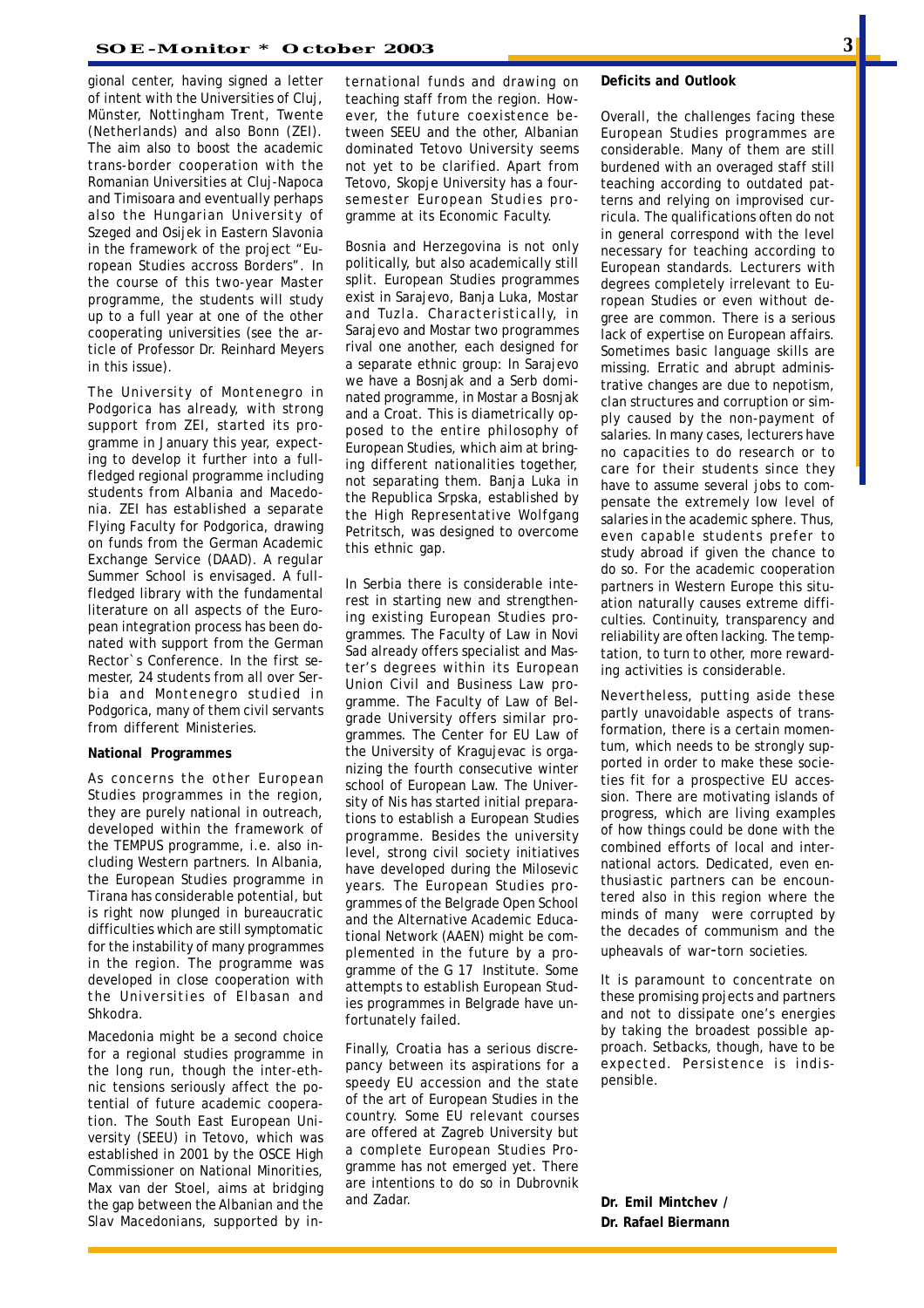### **TOWARDS COMMON EUROPEAN STANDARDS IN EDUCATION**

*The Task Force Education and Youth / Enhanced Graz Process launches the Education Reform Initiative of South Eastern Europe*

> STABILITY PACT FOR SOUTH EASTERN EUROPE

### **History of the Task Force Education and Youth/Enhanced Graz Prozess**

The Graz Process was initiated by Austria, during its EU presidency in 1998, in order to promote democratic and peaceful development in Southeastern Europe by supporting and coordinating educational co-operation projects in the region.

In 1999 the Graz Process was asked to take over the co-ordination of the Task Force Education and Youth within the Stability Pact.

At present, the Task Force Education and Youth/Enhanced Graz Process has about 40 members, including European and international institutions and organisations (Council of Europe, European Commission, OECD, UNESCO, UNICEF, the World Bank, etc).

#### **Aims and Objectives**

Education and training play an important role in responding to the challenges of knowledge societies, globalisation and the enlargement of the EU. This has also been acknowledged by the European Commission and the European Council, which have requested that Education and Training be explicitly recognised as a key priority domain in the Lisbon strategy.

The Task Force Education and Youth/ Enhanced Graz Process actively promotes the issue of education and youth in the region recognising the crucial role those issues play for CEE and SEE countries on their way to becoming member states of the European Union.

Building upon the systematic approach of the so called "Strategy 2001/2002" the Task Force Education and Youth/ Enhanced Graz Process has set two objectives for its future work:

- to continue its support of national education reform efforts in the perspective of the EU integration and
- to actively promote regional cooperation at system, expert and civil society level in support of the Stabilisation and Association Processes.

### **Core Activities**

### *A. "Strategy 2001"* **-** *promoting education development processes in SEE countries at national and regional levels*

The so-called "Strategy 2001" reflects the TF's overall focus on mid- and long-term system development at national and regional level. It plays an important role in promoting an inclusive consultation process among key actors in education on reform priorities and the identification of ways for funding their implementation. Ten comprehensive analyses of the status of education systems in SEE (OECD Thematic Reviews) highlighting reform priorities and regional recommendations have been carried out. Launching events in Serbia, Croatia, Montenegro and Kosovo organised in 2002 provided platforms for a wide range of stakeholders to discuss educational development priorities. The participation of experts from other SEE countries strengthened the regional exchange of experience on the policy level. The Task Force continues its efforts to support the organisation of further launching events in Albania, Bosnia and Herzegovina, Bulgaria, Former Yugoslav Republic of Macedonia, Moldova and Romania.

### *B. Education Reform Initiative of South Eastern Europe (ERI SEE)*

Having successfully supported education reform processes in a number of SEE countries by 2002 and the inclusion of SEE countries into the European Union becoming more tangible, the overall TFEY strategy in the field of education and youth now lays a stronger focus on linking both developments more closely.

The Task Force Education and Youth/ Enhanced Graz Process together with Senior Officials from South Eastern Europe now proposes an initiative aimed at supporting education reform in South Eastern Europe, taking into account both countryspecific needs and demands in

education reform as well as present trends in the development of the envisaged European Area of Education.

The Education Reform Initiative of Southeast Europe (ERI SEE) will serve as an interface between ongoing SEE education reform at national level and European trends in order to achieve common European standards in education, i.e. the EU "Detailed Work Programme on the follow-up of the objectives of education and training systems in Europe", which defines 3 strategic and 13 associated objectives to be achieved by EU and accession countries by 2010, the "Bologna Process" and the Bruges/Copenhagen Process.



It supports SEE countries in the transition period and helps them improve the achievements attained so far in their integration into the European mainstream.

Ministers of Education of Bosnia and Herzegovina, Bulgaria, Former Yugoslav Republic of Macedonia, Serbia and Montenegro signed the Memorandum of Understanding at the EU Education Ministers Conference on 28 June in Nicosia (Cyprus), in presence of the Greek EU-Presidency and the Stability Pact, demonstrating their commitment to the ERI SEE's reform agenda.<sup>1</sup> It is expected that Albania, Croatia, Kosovo, Moldova and Romania will join this Memorandum in late 2003.

The detailed action plan of the ERI SEE, identifying nine priority areas for educational reform, was endorsed on the occasion of the Second Working Meeting of Senior Officials from SEE in Predeal / Romania (May 29 – 31, 2003).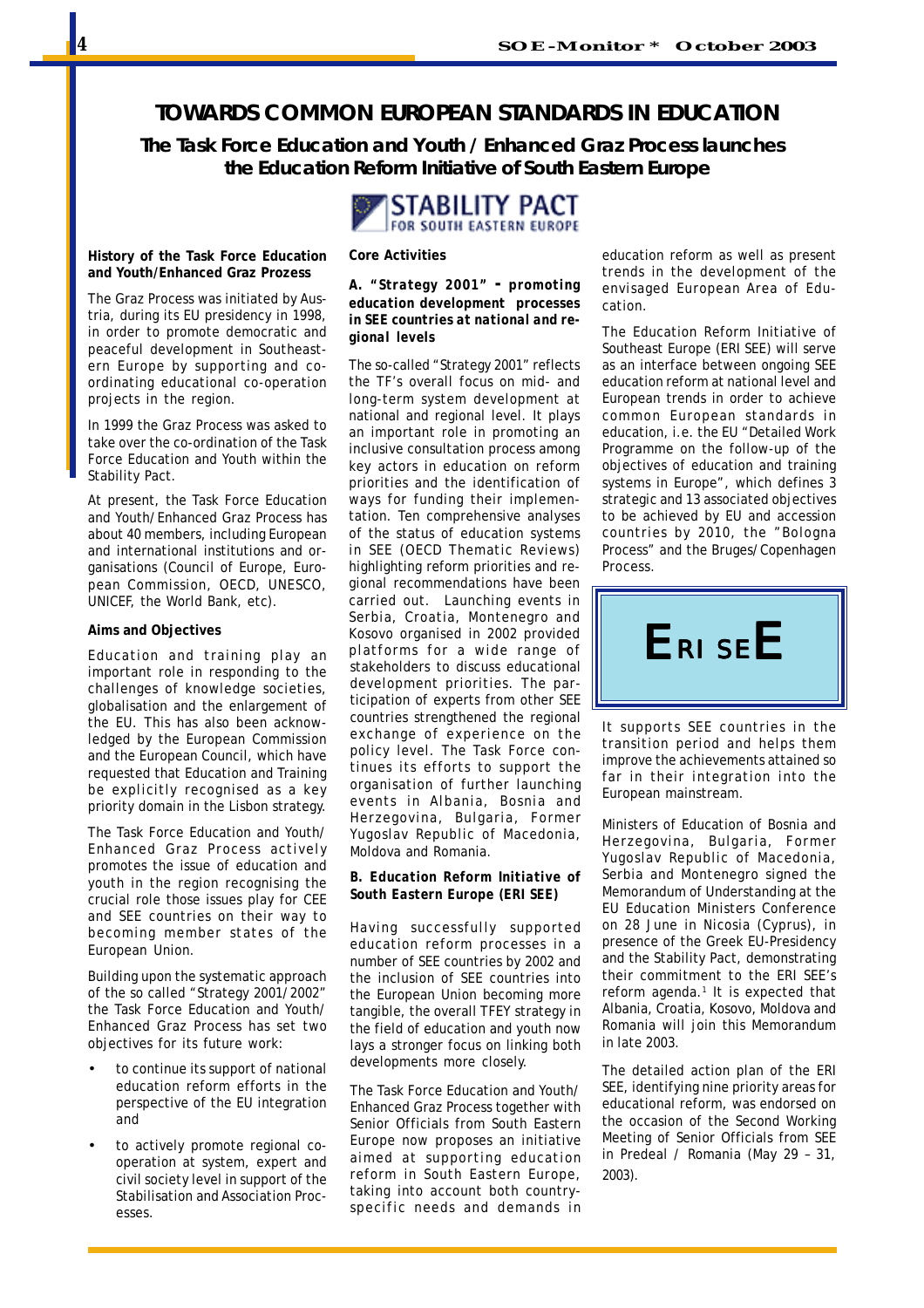#### **ERI SEE Priorities:**

٠

 $\blacksquare$ п

 $\mathbf{r}$ 

п

r.

п F

п  $\blacksquare$ 

 $\overline{\phantom{a}}$  $\blacksquare$ 

п ×

Ė

Ē

Ė Ė

 $\blacksquare$ 

Ē.

Ė  $\blacksquare$ 

 $\mathbf{r}$ 

٠ Ì.

Ì. É Ė Ė п

> п п

п

 $\blacksquare$ 

The following priority areas for education development and reform are based on the recommendations of two meetings of Senior Officials from Education Ministries in Southeast Europe held in Vienna (December 2002) and Predeal (May 2003). These priorities specifically address the most important educational needs in the region. They are fully in line with the three strategic goals identified by the European Commission for the "Detailed Work Programme on the Follow-up of the Objectives of Education and Training Systems in Europe" as well as the Copenhagen Declaration and the Bologna Process:

- Adjustment and review of existing national legal frameworks in line with ongoing European develop ments and national reform priorities
- Decentralisation of education management and administration, with a focus on quality enhancement and accountability
- Development of education management information systems and quality assurance mechanisms
- Curriculum reform in line with European trends and developments
- Widening access to quality education and ensuring equal opportunities taking account of gender equality - for national minorities, especially Roma communities, and other disadvantaged groups including members of low income groups, people with disabilities, citizens from isolated rural communities, etc.
- Promotion of education for democratic citizenship in both formal and non-formal education programmes
- Ensuring access to, and effective use of Information and Communication Technology (ICT)
- Development of opportunities for lifelong learning as a key means to stimulate economic regeneration in the region
- VET, especially establishing links between education and labour market

**The following instruments are envisaged to facilitate implementation:**

• regular meetings of Senior Officials from Ministries of Education and Higher Education from SEE and other European countries including representatives of the civil society within the framework of the Stability Pact for South Eastern Europe Task Force Education and Youth. These meetings will serve as a forum to exchange experience made in the reform implementation, to foster support partnerships, to discuss issues of regional concern and to formulate joint recommendations on education reform and on concrete action plans and timetables,

• peer reviews for the participating SEE countries drawing on expertise from organisations such as OECD, ETF, EUA, Council of Europe, World Bank, NGOs and other independent actors in this field,

• capacity building measures in key areas of educational reform,

• mapping and setting up a database

of good practice examples in the region in the framework of the South Eastern European Educational Cooperation Network (SEE-ECN),

support through existing networks (e.g. the South Eastern European Educational Co-operation Network and its nodes) to build capacity and to strengthen the dissemination of information on education development and reform both in South Eastern European countries and on a wider European level, and

twinning of institutions and development of institutional and academic partnerships.

The Initiative should be flexible according to the individual pace of implementation of the participating countries. A final date for orientation, however, is the year 2010. This is a target date for both EU countries to achieve objectives of the EU and for the countries participating in the Bologna process to achieve the goals of the Bologna Declaration.

Supporting the idea of regional own-

ership, the overall co-ordination of the ERI SEE is envisaged to be transferred to the region by the end of 2004, through establishment of a regional co-ordination office.

**C. South Eastern European Educational Co-operation Network (SEE-ECN)**

The South Eastern European Educational Co-operation Network with its ten nodes in the region is the information backbone of the Task Force Education and Youth/Enhanced Graz Process. It provides a virtual library of documents and other information for key actors in education, on national, regional as well as European level.<sup>2</sup>

### **Kanita Kovacevic Task Force Education and Youth Coordinator**

*<sup>1</sup> See http://www.stabilitypact.org /pages/press/detail.*

*<sup>2</sup> See http://www.see-educoop.net.*

 $\blacksquare$ 

П Ē.

Ħ

п  $\blacksquare$ 

L.

 $\overline{\phantom{a}}$  $\blacksquare$ i.

 $\overline{\phantom{a}}$ Ī.

 $\overline{\phantom{a}}$ 'n

п  $\blacksquare$ 

Ē.

 $\blacksquare$  $\overline{\phantom{a}}$  $\overline{\phantom{a}}$ 

i.

 $\blacksquare$ 

Ī.

 $\overline{\phantom{0}}$  $\blacksquare$ 

п

n

n

П  $\blacksquare$ 

п

п

п  $\blacksquare$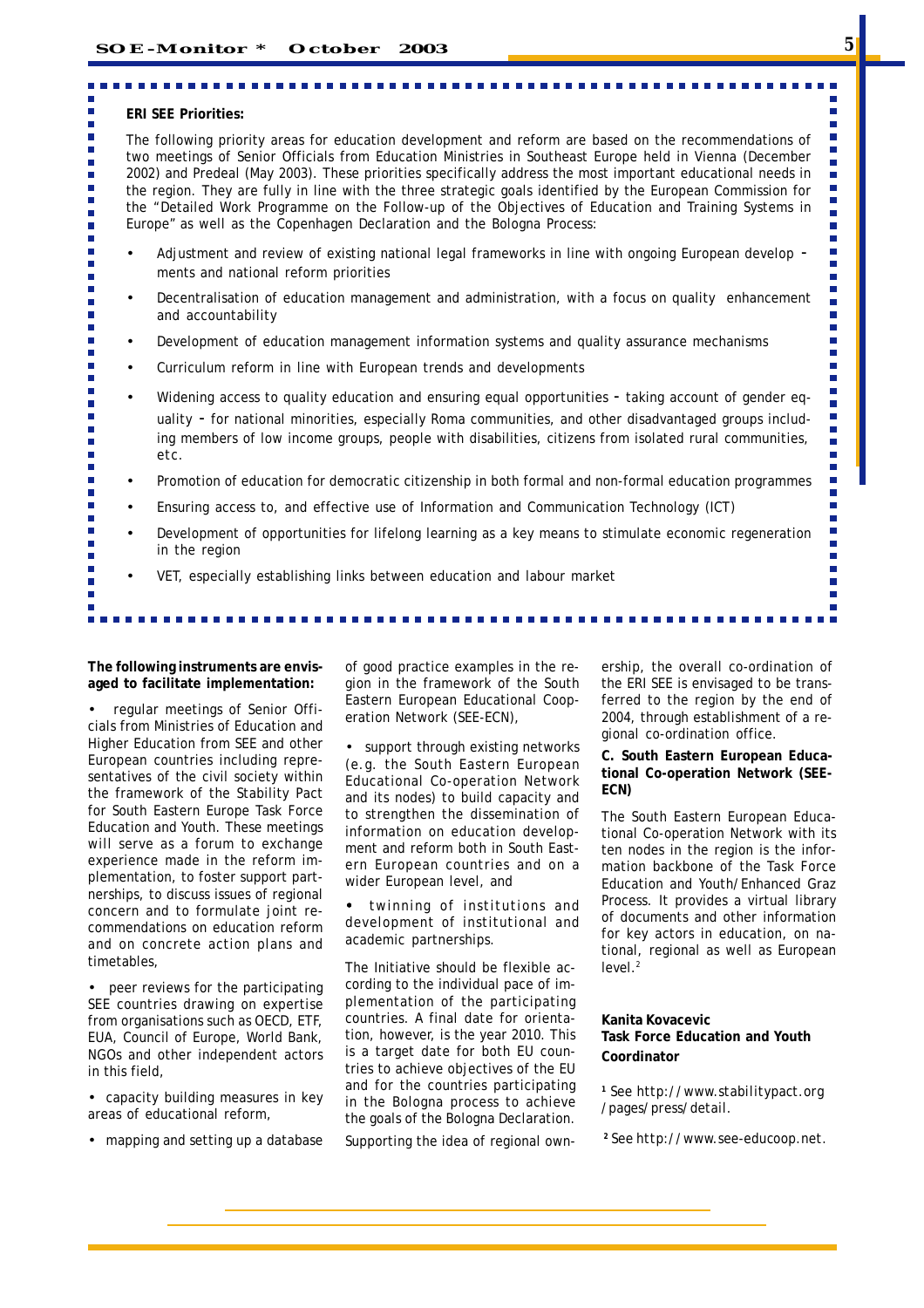### **The BRIE Project:**

### **Learning for Europe at the Bulgarian-Romanian Border**

The Bulgarian-Romanian Inter-University Europe Centre (BRIE) was initiated as a project within the framework of the Stability Pact for South Eastern Europe at the end of the year 2000 by the German Rector's Conference (HRK), the Association of Universities and other higher education institutions in Germany. It is part of the "Network of European Studies in South Eastern Europe" at the Center for European Integration Studies, ZEI, which from the beginning strongly assisted in drafting the curriculum for the programme and sent its lecturers as part of the flying Faculty.

The idea behind the project is to boost the cooperation between the universities of Rousse and Giurgiu which are uniquely situated in a border region on the banks of the Danube. Furthermore, the project aims to contribute to the general improvement of trans-border cooperation between Bulgaria and Romania, both of them EU candidate countries, which will experience an increasing need to cultivate a young generation able to understand the philosophy and the complex mechanisms of the European integration process.

BRIE combines the efforts of a Bulgarian and a Romanian university with the know-how and the academic support from the German universities of Bonn (ZEI), Chemnitz, and Frankfurt / Oder (Viadrina). The German Hertie Foundation and the Federal Ministry for Education and Research make available the financial means for the start and the successful implementation of the project.

Since the winter semester 2002/2003, BRIE-located at the only bridge crossing the Danube between Romania and Bulgaria – has offered students from all countries of South Eastern Europe a two-year Master course in Business Information Technology and in European Studies, taught both in German and English. On the Romanian side, BRIE is upheld by the Academy of Economic Studies in Bucharest with its field office in Giurgiu, and on the Bulgarian side by Rousse University. A German university trustee board, responsible to the HRK, monitors the implementation of the curriculum and sends guest lecturers. At ZEI in Bonn, the Hertie Foundation has set up a Hertie Coordination Office for the BRIE project and gives assistance in teaching and developing the curricula by providing material and organising interdisciplinary lectures. The aim is to help the BRIE students to acquire a double diploma with a German university qualification. For this reason, a semester at the European Studies Programme of Chemnitz University is a specific course requirement.

The cooperation among the universities not only serves the goal to promote stability by education. It is the aim of BRIE to use the academic cooperation to promote the economic and political cooperation in the European region of Rousse and Giurgiu.



From the very outset, therefore, the local partners at the universities were involved in the foundation process, together with the top level of local and regional administration and border control and customs authorities. In Giurgiu, a small Start-up and Technology Centre is already under way, where the two universities are cooperating closely as well. In Rousse, where the Nobel Prize winner for literature, Elias Canetti, was born, the "Canetti house" is to be redeveloped into an international centre for culture and the sciences.

BRIE is considered to be not only a bilateral endeavour, but a centre of excellence attracting students from all over South Eastern Europe. Through the generous support of the Hertie Foundation, which provides up to ten stipends each academic year, students from Albania, Kosovo, Macedonia, Moldavia and even the Kalmyk Republic (Russian Federation) are studying together with their Bulgarian and Romanian colleagues.

The official start of this academic year in Rousse coincided with the constituent meeting of the new Advisory Board of the project. Prominent representatives of politics and academia from Bulgaria, Romania and Germany are members of the Board. Ms. Rita Süssmuth, a former President of the German Bundestag, was elected President of the Advisory Board and presented an academic speech before an audience consisting of students and the general public from Rousse, Giurgiu and Bucharest.

To give the students the opportunity to meet and confer with high ranking personalities from other parts of Europe, the so called "Hertie Lectures" were commenced, bringing recently e.g. the General Secretary of the Council of Europe, Walter Schwimmer, or the Special Coordinator of the Stability Pact in South Eastern Europe, Erhard Busek, to Rousse.

A Summer School for European Studies with lecturers from German Universities, organized by ZEI, is an additional asset for offering up to date EU relevant knowledge and introducing modern teaching techniques, thus providing for the best possible level of teaching and learning. The first Summer School took place this year in Rousse. Even if challenges of practical cooperation and logistics still need to be solved – such as the still existing toll for the students crossing the bridge across the Danube that links both countries – there is reason to believe that this project might become the first successful regional European Studies Programme in South Eastern Europe. The dedication is considerable to make BRIE a true and lasting success-story, as an investment into the young, capable and dedicated decision–makers of tomorow.

**Dr. Emil Mintchev, ZEI Head of the Hertie Coordination Office at ZEI**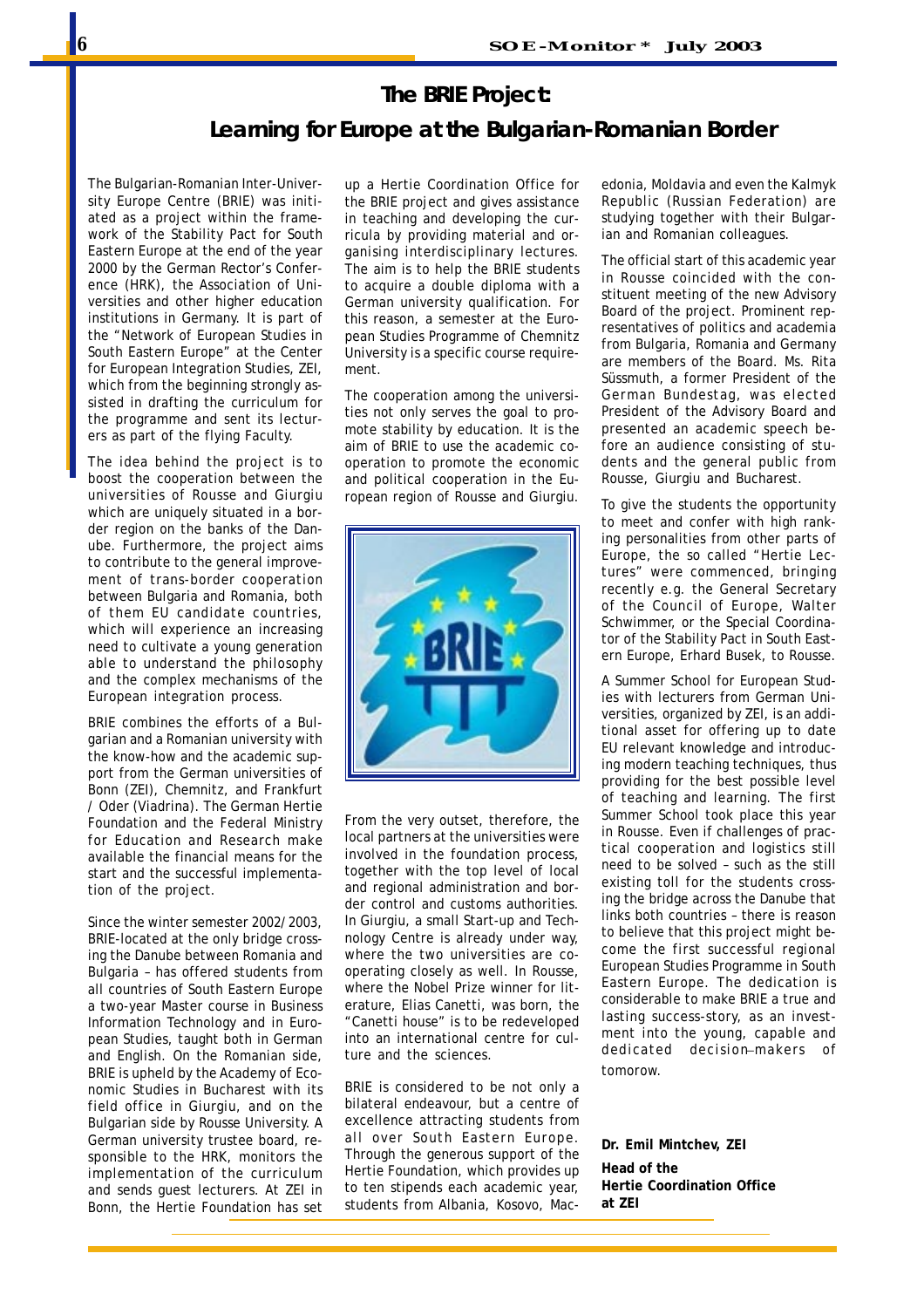### **The European Dimension in School Education in Bulgaria**

The role of the European dimension in European Union educational policy is a priority laid down in Article 149 (ex–Article 126) of the Treaty establishing the European Community. I will not list all the official documents referring to the European dimension but will just mention one. On February 20, 2002, the European Council (Barcelona) adopted a "Detailed work programme on the follow-up of the objectives of education and training systems in Europe" proposed by the Commission (Education) and the Committee, and called for further action in this field, including promotion of the European dimension in education and its integration into pupils' basic skills by 20041 . Implementing the European education policy is doubtlessly an important step in implementing the Lisbon strategy<sup>2</sup> and the European Union strategic goal for 2010: to become the most competitive and dynamic knowledge-based economy in the world.

What is being done in Bulgaria regarding the European dimension in school education? I will try to briefly outline both the general trends in this area and the achievements so far. Two main strands are worth noting regarding the state policy:

Firstly, the reform and modernisation of the Bulgarian school education system initiated in 1999 is, broadly speaking, related to introducing State Educational Requirements and new curricula for all disciplines. Their introduction in the learning process is incremental. By now reform processes have been initiated in secondary education (they began in 2000), and partially in elementary education (the new curriculum for grade 1 was introduced in the 2002-2003 school year, and in 2003-2004 it will be in place for grade 2). It is not clear yet when the reform will begin for presecondary education (grade 5-8). The major problems identified in this strand are:

- a lack of teacher qualifications (especially regarding the primary level); and
- a lack of tools and materials tai lored to the needs of both teach ers and pupils.

This lack of procurement for the learning process is exacerbated by the specific nature of European issues, the dynamics and comprehensiveness of the topic, necessitating a specific educational product – both integrated and up-to-date.

Secondly, at the beginning of 2002 a "Communication Strategy for the preparation of Bulgaria's Accession to the EU" and an "Action Plan" on its implementation were adopted. At this stage the results of implementing the Working Program for 2002 can be seen. School training related to European integration had a priority in this Programme.

I will not dwell upon the second strand related to education for Europe – viz. the participation in European programs in the sphere of education. The results achieved here can hardly be considered indicative and representative for the country due to difficulties and problems that have not been overcome yet – lack of state

policy on project development training; impeded access to up-to-date information on competitions in the area of education, etc.

The activity of non-governmental organisations working in this domain is the third main strand related to introducing European issues in school. A number of outputs and good practices have in the meantime been achieved on various segments related to European topics studied in school. Paideia Foundation has been the most

### For more information on this topic see:

Olga Borissova / Silvia Todorova, Country Profile – Bulgaria, in:

Rafael Biermann (ed.), Europe at Schools in South Eastern Europe – Country Profiles, ZEI European Studies and South Eastern Europe Series, SEE 4, 2003.

active NGO in Bulgaria in this respect, focusing exclusively on introducing Europe into the schools of Bulgaria especially with its "European Lessons" project. Our specialized school curriculum "European Lessons" presents civic education through the perspective of an education about a United Europe, covering subjects such as the scope and dynamics of the European integration process and its major trends; the nature of European unity and the globalisation of the modern world; the common European values and rights; the common political, economic and social policies and practices; the cultural heritage and cultural differences; the role of young people in this dynamic process. The Foundation elaborated school curricula for all school stages. They are dynamic and flexible in nature, as the topic requires. Thus, they are in a process of on-going discussion with representatives of all parties involved in the education process. After the pilot testing (2000-2001) of the upper secondary school curriculum, it was further developed and enriched following the suggestions of students and teachers.

Current activities are:

• Within a year the schools included in the National School Network 'European Lessons' have increased by more than a third – from 490 (by July 2002) their number expanded to 720 schools throughout Bulgaria (by July 2003).

• Through the above-mentioned National Communication Strategy on Bulgaria's Accession to the EU the Paideia Foundation implemented projects related to developing tools and manuals for teachers and pupils for the training under the European Lessons programs for grades 1 to 12. The "Handbook for Applying to European Educational Programs" deserves to be mentioned because it gives teachers the opportunity to be trained in this new and underused area so far.

• A joint project has been implemented together with the British "Institute for Citizenship" called "Speak Out on European citizenship". Over 170 pupils trained in the European Lessons program took part in this essay-writing competition on the topic "European Citizenship". The eight winners participated in an international seminar in Strasbourg.

• A network has been established on a regional basis with contacts and joint initiatives between schools and the municipalities providing opportunities to attract additional investment for school training on Europe.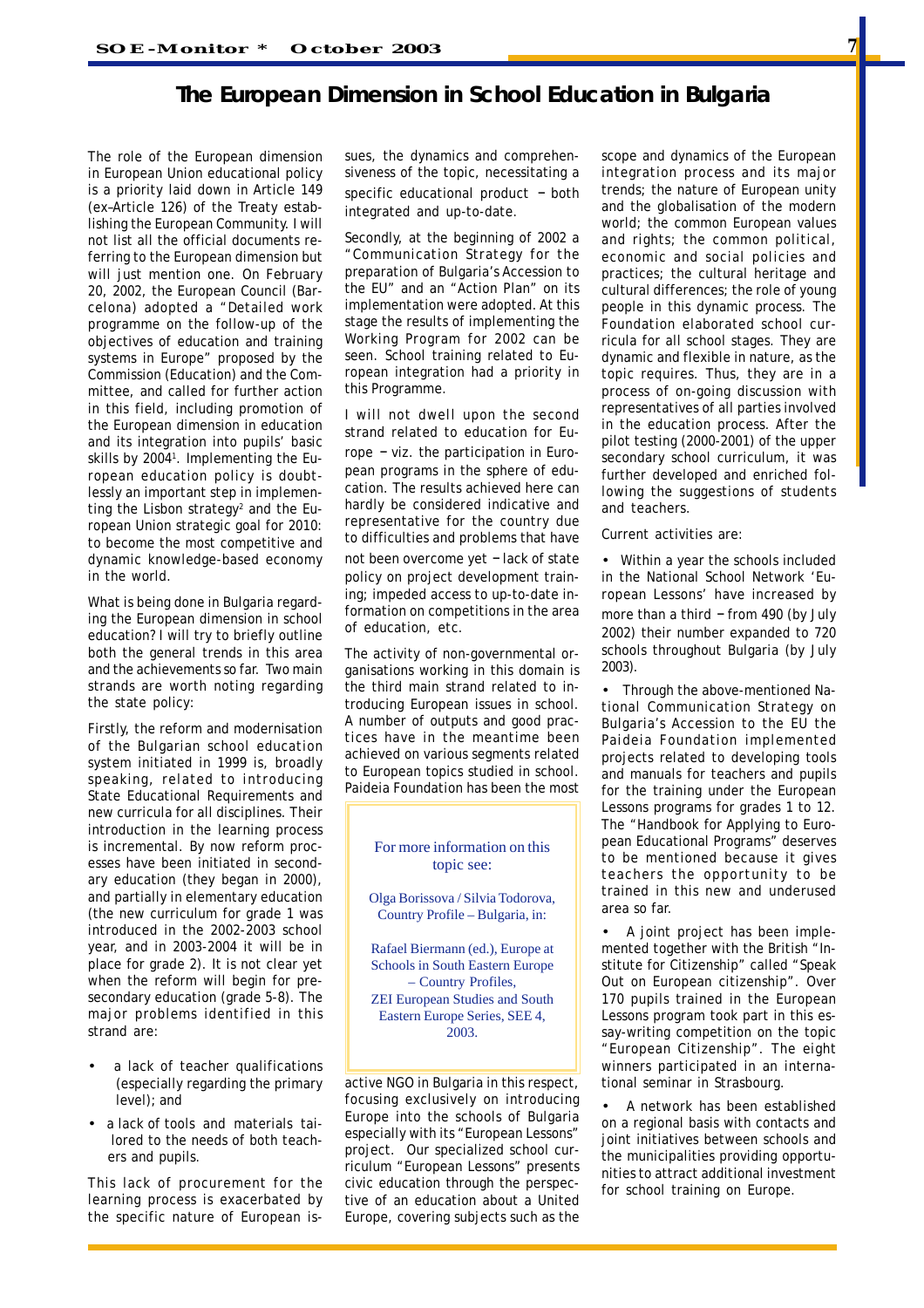Becoming a citizen of United Europe goes far beyond Article 8 of the Maastricht Treaty. The transition from a *Europe of workers (1957)* to a *Europe of citizens (1992)* could never be successfully achieved merely through decrees and treaties. Those can only establish a general framework but they cannot provide the answer to the crucial question Europe is facing today – the question of constituting Europe as a United Europe. The answer to this question requires education concerned not only with the overall and dynamic

process of European unification – the continuous development of democratic institutions and the legal system, political, cultural and economic practices, human rights and responsibilities. It also includes education about our common European values and our cultural and natural heritage. Only such education will guarantee long-term and broad public support for the cause of a United Europe in Bulgaria and beyond.

**Margarita Dishkova Executive Director of Paideia Foundation**

*For more information and contact: Paideia Foundation Office; Bulgaria; Sofia 1142; 80, Luben Karavelov Str.; Phone & Fax: /+359 2/ 989 55 60, Phone: /+359 2/ 963 07 68; e-mail: paideia@mail.orbitel.bg*

*web site: www.paideiafoundation.org*

1  *See Presidency Conclusions, Barcelona European Council 15 and 16 March 2002, Part I-44.*

*2 See Presidency Conclusions, Lisbon European Council, 23 and 24 march 2000.*

### **European Studies across Borders Master Course: Aims and Objectives**

The University of Münster, the Nottingham Trent University and the Institut d'Etudes Politiquesin Lille have formed a consortium with the University of Novi Sad and its Faculty of Economics in Subotica and with the Universities of Cluj-Napoca and Timsoara (Romania), which has started what is now called the "Subotica process". It is intended to boost the trans-border cooperation in South Eastern Europe and to introduce European Studies at places where they do not exist up to now, thereby assisting in the EU accession process of the respective countries. The project is open for further partner universities, especially from the Croatian and the Hungarian side. A letter of intent, signed in Subotica on 14 April 2002, forms the basis for cooperation. Four meetings have taken place since then.

The future M.A. programme in European Studies is a multidisciplinary programme of study expressly designed to equip students with a comprehensive understanding of the origins, developments, processes and challenges of European integration, both from a comparative Europe-wide and from a specifically regional context of South Eastern Europe. It lasts for two years, of which the first is being spent in the student's home institution, while up to two semesters or their equivalent in the second year will be spent abroad at one or more of the other universities of the consortium.

The M.A. programme meets a number of complementary pedagogical and practical objectives. It will provide

those who successfully complete the multi-disciplinary program of study with

- a comprehensive understanding of the origins of the European idea in the intellectual history of Europe
- an insight into the historical roots and development of the European construction since 1945
- an overview of the principal theories of European integration and their importance in the formulation and evaluation of dayto-day politics
- a detailed knowledge of the structure, agenda setting and decision-making procedures and competencies of EU institutions and actors
- a thorough knowledge of the EU policy processes by a selective study of several key EU policy domains and
- applied research and relevant transferable skills, including electronic data processing and Internet-based research applications.

In order to achieve these objectives the programme of study will develop both: a corpus of up to date, relevant academic knowledge about European integration and the EU, and a range of transferable skills such as

- Computer Science / IT skills
- Statistical competence
- Research methodology
- Interpretative and discourse skills
- Presentational and writing skills and the acquisition of relevant, updated information from a variety of sources.

All of these skills are essential for swift and effective operation and the development of professional and administrative competence in a wide range of contemporary careers in business, public administration, policy analysis, the media and journalism, and in the educational field.

The M.A. program is expressly designed to equip participants for a number of career paths: *inter alia* teaching European Studies in secondary and tertiary / higher education; managerial careers in both the private and public sectors where knowledge of the operations and policy processes of the EU and European integration is essential for influencing and interpreting policy outcomes; employment by interest groups, lobbies, NGOs and other groups and organizations of civil society which are increasingly called upon to participate, whether at local, national or the EU levels in European multi-level governance. In the regional context, the study programme provides an ideal grounding for anyone from EU candidate or "potential" candidate countries, who requires detailed knowledge and understanding of European integration, contemporary European issues, EU institutions and policies.

Overall, the programme of study provides a unique and intellectually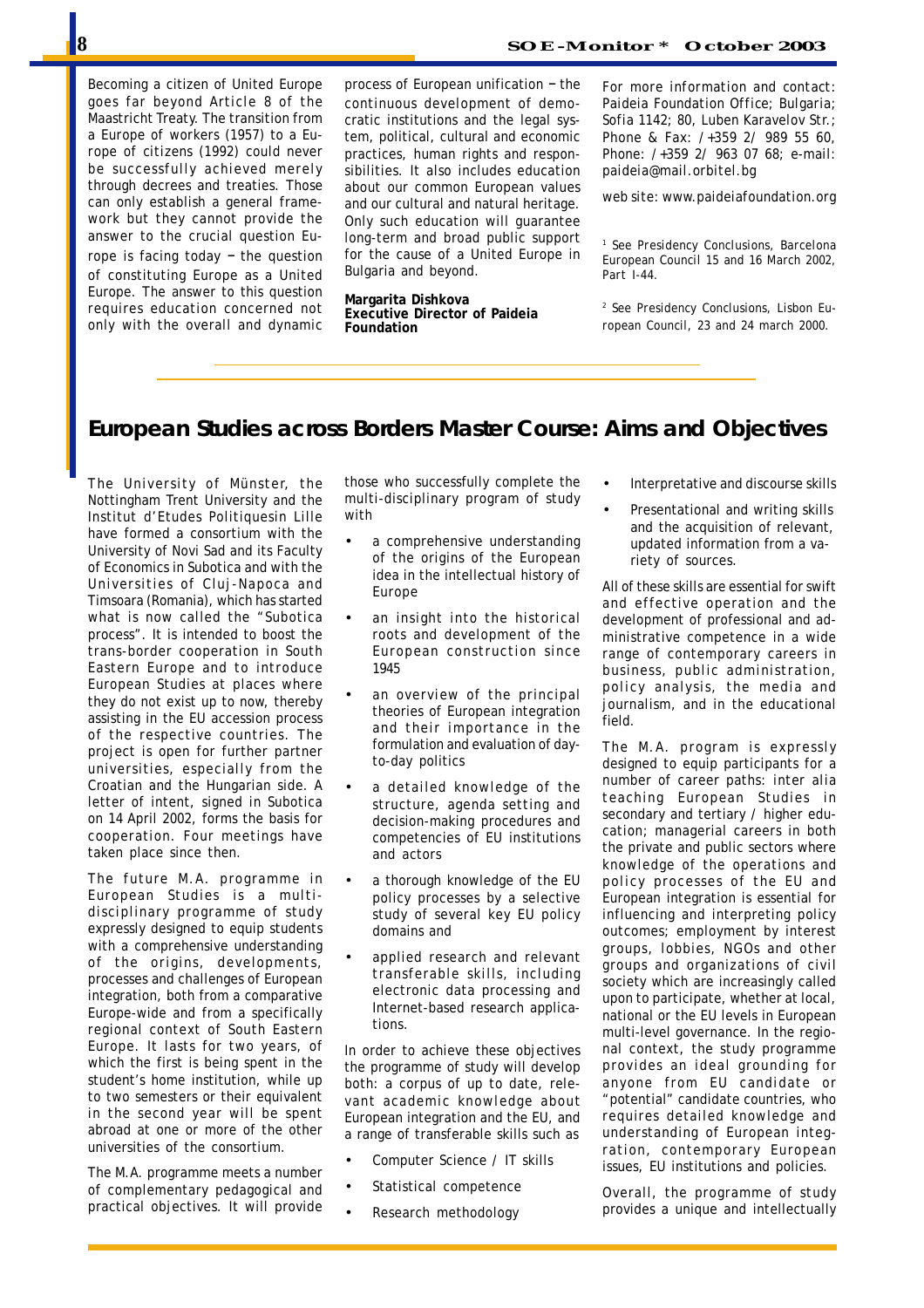challenging combination of core and optional modules that deal both with the regional and the wider impact and consequences of European integration in the context of accelerating globalization and exponential international change in every aspect of contemporary life in the continent of Europe.

These objectives will be accomplished by an interdisciplinary study programme based on the principal academic social science disciplines (economics, political science, policy studies, and sociology), history and law. The principal medium of instruction is English, although students will be enabled and encouraged to improve their language skills in the principal EU languages of their choice. Flexibility in constructing an appropriate study package is facilitated by the combination of compulsory 'core' modules and a wide range of optional modules. Student mobility is facilitated by the co-operation in the network of partner universities in both West and South East/Central Europe.

A special feature of the programme is represented by the cooperation between South East European Universities, the Westfälische Wilhelms-Universität, Münster, the Institut d'Etudes Politiques, Lille, and the Nottingham Trent University, Nottingham. This enables students staying either at Münster, Lille, or Nottingham for their second year to acquire a double Master diploma awarded both by their home and either Münster, Lille, or Nottingham universities, respectively. Within the context of the double diploma cooperation between the University of Münster and the University of

Twente at Enschede (Netherlands), students have the opportunity to follow also the European studies master courses jointly offered by both institutions; if they so wish, they can also specialize in the field of development studies as a minor subject.

The award of a double diploma at the conclusion of a successful course of study is designed to equip students with a higher-level academic qualification that improves their employment prospects in the new post-1989 Europe and enhances subsequent career development. Thus, participants may prepare themselves to succeed as flexible and fully competitive members of the European and global labour markets.

**Prof. Dr. Reinhard Meyers University of Münster**

### **European Studies in Bulgaria**

*"The first and most important step towards knowledge is mutual love between learner and teacher." Erasmus von Rotterdam Desiderius*

The European Studies programmes, established all over Europe, differ significantly in scope, content, organization, concept, etc. The main distinction, however, is between European Studies and European Integration Studies. The latter are considered to be the study of the construction of the European Communities and its related institutional, legal, political, economic and social developments. This is the study of the phenomenon of the integration process as the subject of policies at the level of the European institutions and of the repercussions of these policies at the European and/or national level. The European best practice also suggests that the curriculum of university-level European Integration Studies should be interdisciplinary, i.e. the study of the interrelationship between legal, political, institutional, economic and social developments in the growth of the European Union. The term European Studies is much broader, relating not only to European Integration, but also to all studies dealing with countries in Europe from a national or comparative perspective.

For Bulgarian Universities the European best practices in the establishment of European Studies programmes have played a major role. European Studies have been perceived as a significant step in the accession process of the country. The development of integrated, inter-disciplinary, stand-alone programmes at universities in Bulgaria, with a curriculum covering such areas as European Community Law, European Economic Integration, the History of the European Construction Process, the European Institutional Framework, Decision-Making Procedures, the Internal Market, the Common Foreign and Security Policy,



etc. has been considered as an important development in the longterm role Universities can play in the process of EU accession.

### **Objectives**

A view has been developed that the Universities could implement a strategy for the formation and training of a big enough pool of experts for the public and private sectors. There is an understanding that Universities can educate the potential recruits for Bulgarian civil service, who would have the necessary knowledge of the implications of the Acquis communautaire*.* Such a step is thus an essential component of education and indirectly of the public administration reform.

This is in addition to the general educational objective of helping to prepare an informed public, aware of the issues at stake in the European Integration process. Investment in university level European Studies has considerable benefit for society at large, as there is a growing demand for EU expertise. This also meets the mission of most of the Bulgarian universities that are committed to prepare students to face the challenges of working and living as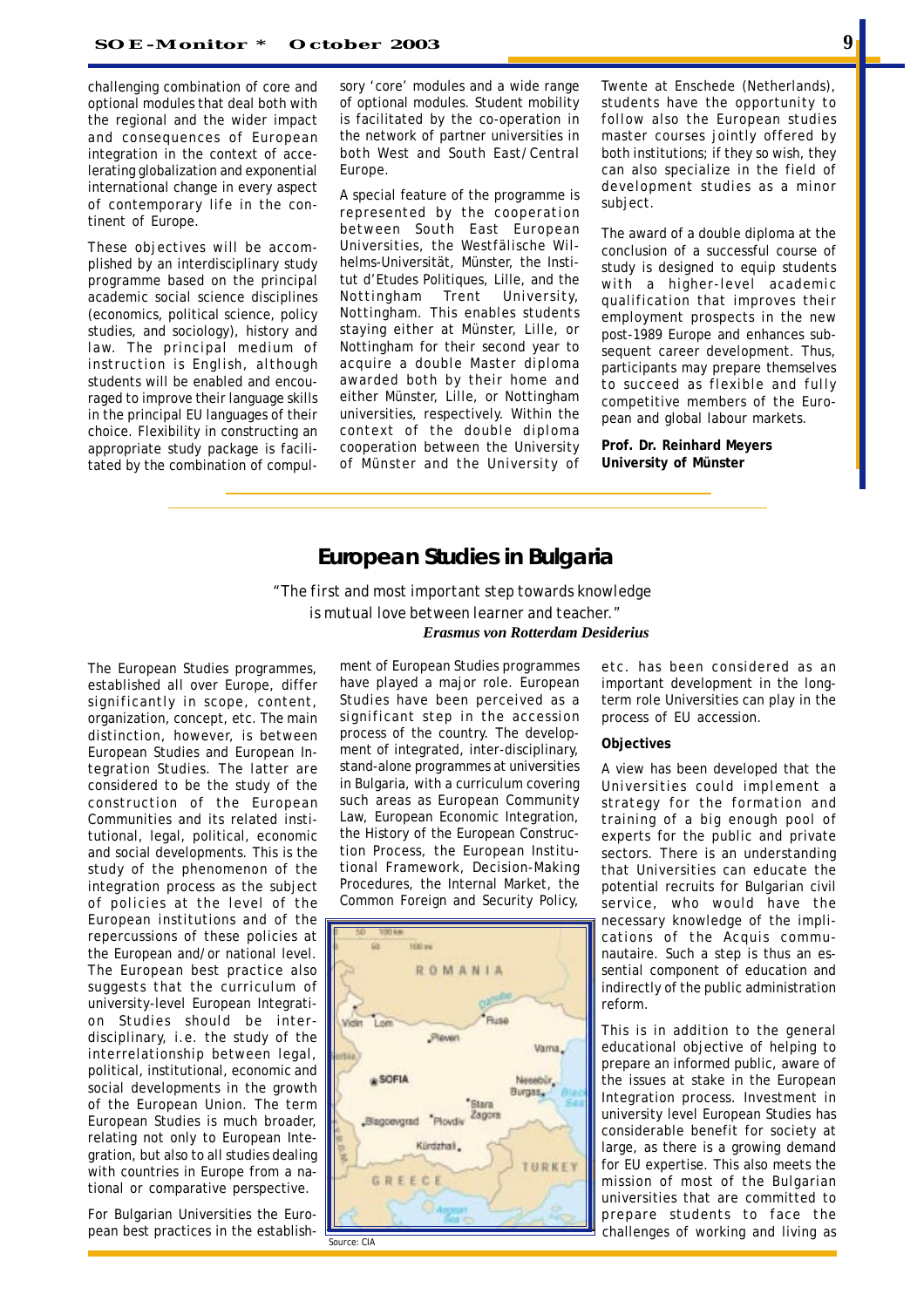citizens of a united Europe and to train a new generation of leaders for Bulgaria and the region. To that end, there is an understanding that in the short term, focusing and improving the level of undergraduate programmes is as important, if not more important, than focusing on the postgraduate level.

A major goal in the establishment of the European Studies programmes at the Universities in Bulgaria is to convince the students that this area of knowledge has a very strategic role and provides a horizontal approach, which allows further specialization in a number of concrete areas. The importance to create the "mutual love between learner and teacher", the compatibility of theory and reality is especially important for Bulgaria as an EU candidate country. Thus, European Studies have also another dimension, the task to make students believe in the European idea, the idea of a United Europe, of Bulgaria being part of this Europe. f

### **Content**

The model of the EU Member States shows that in most EU Universities, special Departments of European Integration Studies exist, which facilitate the organization and implementation of undergraduate and postgraduate programmes. Such Departments are of an inter-faculty and interdisciplinary nature that allows students to do cross-faculty courses. However, the institutional problems involved in setting up such Departments should not be underestimated. The optimal model for European Studies courses is that they have a compulsory part of the programmes to which they are attached and, at the same time, allow students to follow cross-faculty or multidisciplinary programmes concentrating on European Integration Studies.

As a minimum European Studies programmes in the Bulgarian Universities include courses on European Law, the European Institutional Framework, Decision-Making Procedures, the Internal Market, and the Common Foreign and Security Policy. The staffing levels in European Studies at universities in Bulgaria are still low and their expertise spread thin. As far as still advice and lecturing expertise are needed from universities in EU countries, international cooperation projects and international networks contribute a lot to the quality of the programmes.

Major elements of European Studies programmes are the knowledge of European Law and a sufficient grasp of the relevant foreign languages. These elements are vital if the 100,000 pages of legal text making up the Acquis communautaire are to be both understood and implemented. It is therefore of the greatest importance that European Law is a compulsory part of any European Studies programme in whatever faculty it is taught. The same argument is valid for the language preparation of the students.

#### **Some individual Programms**

Currently almost all larger Bulgarian universities have developed programmes in European Studies or European Integration Studies. Some might be introduced here. At *Sofia University*1 the European Studies programme, elaborated by the European Studies Department, has come into force as from 1999/2000 academic year. The programme is the Bulgarian version of similar programmes established in the last 30 years at a number of universities and higher schools throughout the world. In the process of elaborating the curriculum, use has been made of the experience of such educational institutions as Stanford University, Trinity College, Sorbonne, College of Europe, etc.

The Bachelor's Degree studies have the duration of four years, i.e. eight terms. The acquisition of this degree is completed through a final written examination in the major and in the first foreign language. The curriculum contains 17 compulsory courses. It offers the students the opportunity to choose, after the second year, a narrower specialisation of their studies, from among six distinct modules (Law, Culture and Civilisation, Economics, Information and Media, Politics and Administration, Environment), each of which consists of at least five compulsory disciplines. Optionally, the students may also acquire a pedagogic qualification.

The European Studies Programme at the *American University* in Blagoevgrad<sup>2</sup> was launched as of the 2001/2002 academic year. The programme has two prerequisite courses, six required and four elective courses. Students majoring in European Studies must demonstrate proficiency in another official EU language other than English. The European Studies Major provides an interdisciplinary focus on the

problems, progress, and prospects of the European integration process and trains students to take up responsible positions in the institutions of the European Union as well as in their own countries. It enhances their ability to function in a Europe-wide business environment and contributes to their understanding of the Southeast European region within a wider expanding Europe, combining the political, economic, historical, and legal dimensions of contemporary European society.

The European Studies Programme of the *Free Varna University*<sup>3</sup> likewise began with the 2001/2002 academic year. The programme is eight semesters in duration and interdisciplinary in character. Graduates are encouraged to seek professional realization in the sphere of political, social and cultural relations with European Union countries. They are well qualified to be employed at any and all levels of government administration.

The European Studies Programme in the Faculty of Business and Management at the University of *Rousse*<sup>4</sup> has been started and implemented with additional academic expertise, provided under a number of European joint projects with Universities from Germany and other European Union Member States. It is separately introduced in this SOE-Monitor and needs not to be explained here. Further Masters' Programmes for European Integration Studies are established at the *New Bulgarian University*<sup>5</sup> in Sofia and at *Plovdiv* University<sup>6</sup>.

The creation of European Documentation Centres (EDCs) and computer networks at the Universities in Bulgaria is another vital step in the process of supporting the development of European Studies at the university level. There are a number of such centres in Bulgaria and other institutions, which serve the information needs in European affairs not only of the students and professors, but also of the public at large.<sup>7</sup>

Most of the European Studies programmes at the Universities provide for the participation in internship and exchange programmes, which have major influence on the academic and professional experience of the academic community. One of the ways to fund such internships or placements is through European Programmes (Leonardo, Youth, and Erasmus). Returning students act as further multipliers of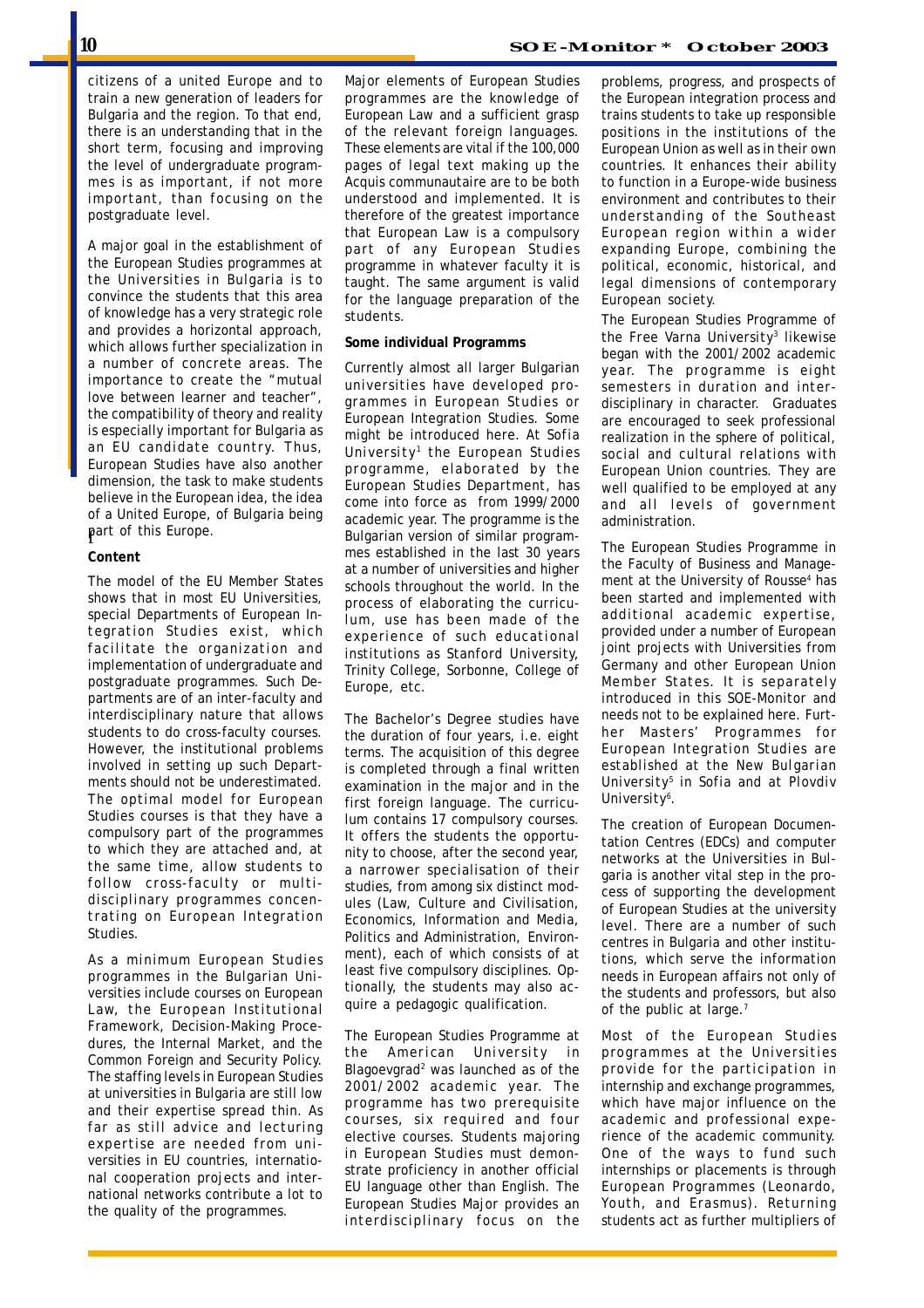the knowledge gained, experience acquired, and awareness raised.

#### **Programmes for civil servants**

The Universities play a role in providing knowledge-upgrading courses for civil servants dealing with European Integration Affairs. Although Bulgaria does have civil servants with considerable expertise in European Affairs, such knowledge is not widely spread enough amongst the middle administrative layers and between central ministries and regional or local governments. Added to that is still the high turnover rate amongst civil servants. The most cost-effective approach implemented is by adapting existing courses for different needs. Such courses use distance learning, evening classes and other teaching techniques, which ensure enough flexibility in study methods and allow full-time civil servants to complete European Studies courses and programmes.

In the long term, civil servants should acquire their basic knowledge about European Union affairs from compulsory courses presented as part of their undergraduate studies. Learning about the European Union and its policies has to become part of general civic education and a topic addressed at the universities. Management skills (negotiation techniques, reporting and communication, language and IT skills, etc.) have to be improved through courses presented either by the Institute for Public Administration and European Integration as mid-term, and/or by post-graduate management training at university. The quality and relevance of such in-service training programmes could be improved by ensuring a proper dialogue between trainers and trained. Therefore, there is a need for the development of mechanisms to ensure the relevance to practitioners of course content, methods and materials developed/delivered at universities.

#### **Perspectives**

Centres of Excellence in European Studies have to be established at University level. These Centres have to offer activities and programs aimed at promoting knowledge and awareness of European-related matters and developing European Studies and European Integration Studies as an educational field**.** To this effect, the Centres of Excellence could serve as a framework forum for discussion, initiation and organization of academic and professional seminars and courses on accession and postaccession issues, and act as an information center for the wider public. In so doing, the Centres would provide the appropriate mechanism to utilize expertise and know-how available in EU countries' universities and thus promoting exchange of knowledge and best practices**.**

The European Studies programmes at the Universities in Bulgaria have to build upon existing institutional capacity, expertise, regional impact, and network of partnerships towards the establishment of a lasting framework mechanism to further the development of the EU-related programmes and projects. More visibility, synergy and regional impact are the crucial elements that can increase the awareness and understanding of the European Integration process.

**Dr. Olga Borissova Director of Educational Outreach American University in Bulgaria**

*1 See http://www.uni-sofia.bg/faculties/*

*philosophy/website/eu-stud/index-bg.htm.*

*2 See http://www.aubg.bg/academic/programs/ index.php?maj=13.*

*3 Seehttp://www.vfu.bg/bg/in.php?unk=hni& step=bach&spec=evro.*

*4 See http://www.ru.acad.bg/faculties/fbm/ index.htm.*

*5 See http://www.nbu.bg/mf/programs/mpr/ EI.html.*

*6 See http://slovo.pu.acad.bg/evro.htm.*

*7 See the comprehensive list in: Olga Borissova and Silvia Todorova: Country Profile – Bulgaria, in: Rafael Biermann (ed.): Europe at Schools in South Eastern Europe – Country Profiles, ZEI European Integration and South Eastern Europe Series, SEE 4, 2003, pp. 30-34.*

# **From Dream to Success: The European Studies Faculty at Babes-Bolyai University**

During the last ten years the Faculty of European Studies has been borne in Cluj-Napoca at the Babes-Bolyai University in Romania. It is today the largest faculty of European Studies in Central and Eastern Europe with 1,600 students. This development produced not only academic results but also a strong international partnership and a wide-based national network of organisations working synergetically together. The major assets are the core people (academic staff, students), the partner universities and the consortia, and the lo-



cal stakeholders. The Network of European Studies is in the Europe of Knowledge the key element for competitive advantage in the region of Central and South Eastern Europe.

During the transition process in Romania the reform in the educational field is a key element. Romania decided to start the pre-Accession Process to the European Union in 1993. In the same year the School for Advanced Comparative European Studies commenced at the multicultural university Babes-Bolyai Cluj-Napoca, situated in the heart of Romania. In May 1995, with the support of the EU Delegation in Bucharest, the official name became the "Faculty of European Studies".

The Faculty of European Studies awards B.A. degrees in International Relations and European Studies in the field of Political Science and in Management (Management of European Institutions) in the field of Economics. The curricula of these two specialisations are internationally recognized. The Faculty of European Studies belongs to a European consortium established through the Tem-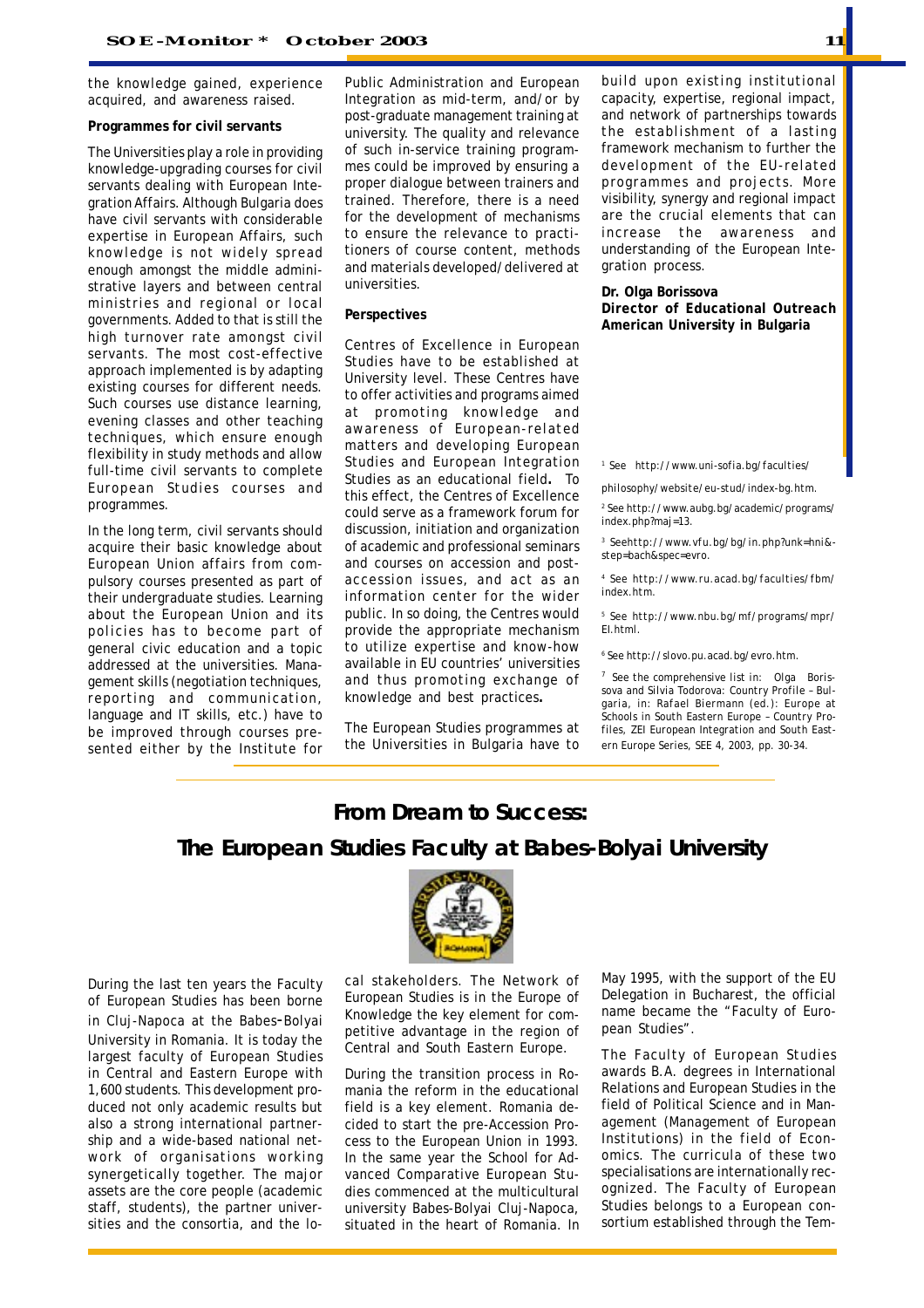pus programme, including Université Libre de Bruxelles, Westfälische Wilhelms-Universität Münster, Universita Cattolica del Sacro Cuore Milano, Universita degli Studi di Milano, Utrecht University, Universita degli Studi di Pisa and the University of Sussex.1 We extended this network during the last years to quite some other Universities, ranging from Leuven to Barcelona, London or Michigan State.

Besides the B.A. programmes, the Faculty of European Studies offers M.A. programmes in a variety of fields: Comparative European Studies, Anthropology and Multicultural Studies, German and American Studies, Labour Studies and Human Resources, Advanced Management and Gender, Differences and Inequalities. Research institutes that are centres of excellence at national level reinforce the M.A. programmes: the Institute for Cultural Anthropology, the Institute for German Studies and the European Research Institute. A tangible outcome of these endeavours was that the Hannah Arendt Prize Jury selected the Faculty of European Studies as a finalist for the 1998 prize.

### **The paradigm shift after the Lisbon Summit 2000**

Due to the new objective of creating a Europe of Knowledge and a European Research and High Education Area, we shifted our paradigm to the key objectives continuous training, life long learning and developing new joint B.A., M.A. and Ph.D. Programmes. Thus, the Faculty of European Studies signed with the Westfälische Wilhelms-Universität Münster in 2000 a double degree agreement according to which, after two years, students from Cluj can continue their studies in Germany for a degree in Political Science (as their major) and Communication Science (i.e. Journalism, Media Studies and Public Relations), Sociology, Public or Private Law (as their minor). At the same time, Babes-Bolyai University awards these students a B.A. degree in European Studies. The double degree programme includes all the necessary academic and administrative streamlining: agreement on the duration of the studies, on curricular compatibility and credit systems, on examinations and the evaluation of results. Bilateral committees have been formed. A special part of the programme is dedicated to the reciprocal recognition of degrees after passing a graduation exam in front of a joint Romanian-German committee.

The programme at Cluj-Napoca comprises about 40 hours (courses and seminars). At the end of the programme, the student receives a certificate recognised by the academic authorities, Babes-Bolyai University and the Ministry of Education and Research. The courses of the European Studies Programme are: European Construction; the Evolution of European Institutions; the Philosophy of European Unification; European Integration (interdisciplinary European Community Law); Modernism – Postmodernism. The courses of the Management of European Institutions Programme are: the Basics of Management; the Management of Human Resources; Business Negotiation; Communication; Public Relations Data Bases; Users; and Internet.

Grants for students come from the Socrates and Copernicus Programmes, from EU institutions and partner universities. In the framework of the Socrates Programme, the students of the faculty benefited from 27 scholarships in 2002/2003. There are 39 East-West exchanges envisaged for the academic year 2003/2004. Each



year, several guest professors offer seminars and lectures in Cluj.

The Chair of Multicultural Studies was set up at the Faculty of European Studies with the support of the OSCE. Starting with the academic year 2000-2001 and Romania became eligible for the European programme Jean Monnet. In this context, the European Commission selected the Faculty of European Studies for a Jean Monnet Chair in the field of European Construction, for the period 2001-2004.

Our faculty also co-chaired the Working Group on Curricula Development of the ZEI-"Network of European The Faculty of European Studies is a founding member of the European Association for European Studies, of the Regional Academic Network for European Studies organised under the aegis of the Stability Pact and a National Centre of Excellence in Justice and Home Affairs.

### **Life long learning and distance learning**

Our faculty organises postgraduate programmes together with recognised training centres such as Labour Market Analysis, together with the Ministry of Labour, Social Solidarity and Family and the National Agency for Employment and Professional Training; and Airport Management together with the Airports Association of Romania. The Stability Pact and the Centre for European Integration Studies (ZEI) of Bonn involved the Faculty of European Studies in training programmes organised by the European Institute of Romania. Together with the Socrates National Agency, our institution will develop post-TEMPUS training programmes.

In the area of economics, our faculty organises postgraduate programmes in the field of Advanced Management and Labour Studies and Human Resources. Extensions of these two programmes are organised with the Chamber of Commerce and Agriculture of Bistrita (programmes addressed to the North-Western part of Romania).

In recent years, there has been a reconsideration and reorganization of the programme for those who cannot attend school according to the traditional academic model. Thus, the Faculty of European Studies elaborated a programme, which pragmatically represents the political science core of European Studies and the macroeconomics core of the Management of European Institutions. Taking advantage of the material resources, computers and communication facilities recently introduced through European programmes, these distance learning programmes have

sue).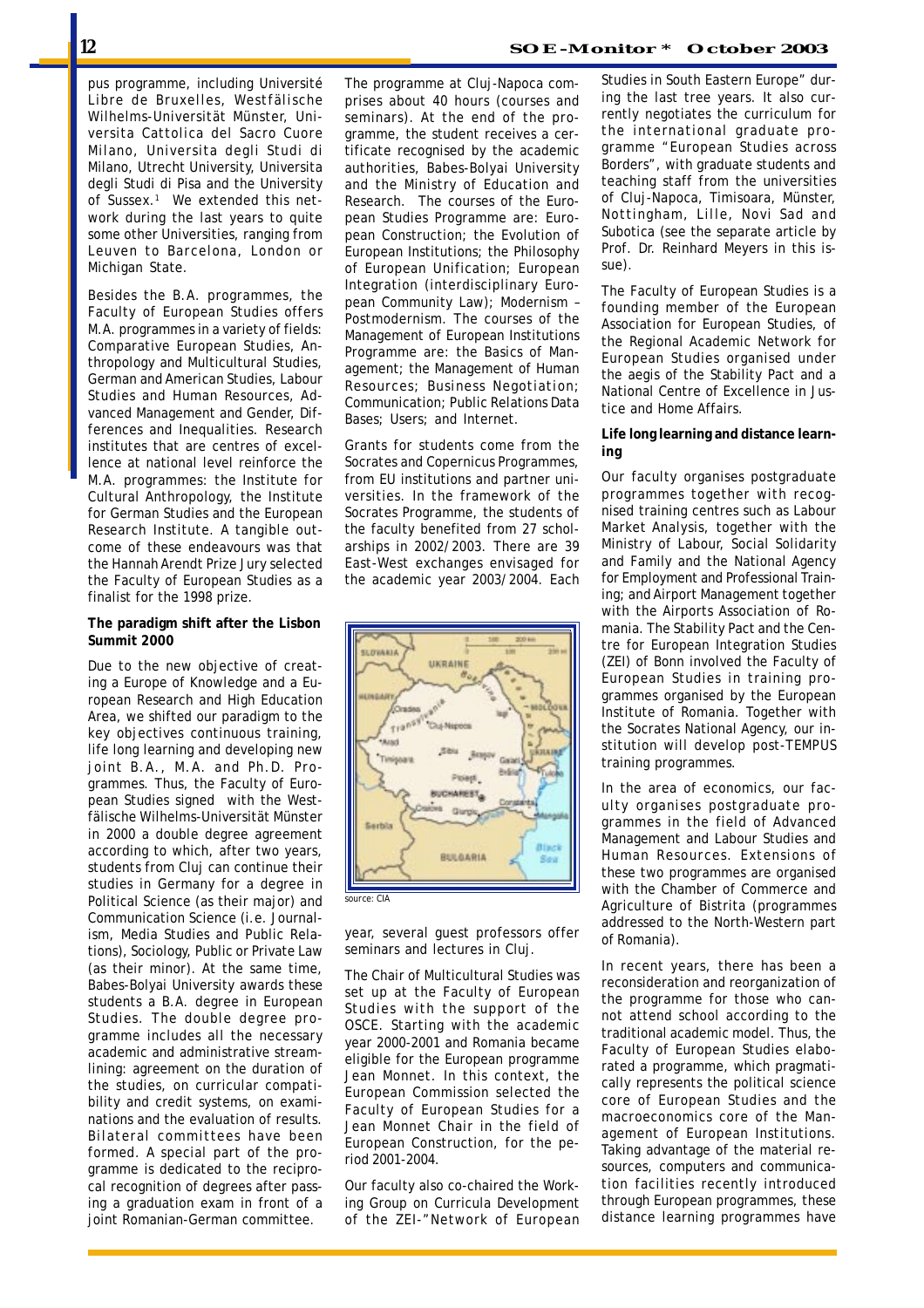become a module separate from the traditional educational system and meet the necessity of a complex niche of professional expectations.

Starting with the academic year 2002- 2003, our faculty commenced a distance-learning programme in International Relations and European Studies. Starting with the academic year 2003-2004, our faculty first has academic distance learning extensions in Timisoara and Tg. Jiu.

The Society of European Studies Students (SESS) and Alumni Association was created in 1995. It comprises students from the Faculty of European Studies in Cluj-Napoca. Its aim is to establish contacts with different organisations of the same type all over Europe and to promote EU values in Romanian society. The Society of the European Studies Students offers services and programmes, information on EU-related topics, pre-professional training and contacts. It popularises the European idea through economic, cultural and humanitarian manifestations, through national conferences, seminars, roundtable discussions, meetings, polls, consulting, workshops, fieldtrips and national or international co-operation with other organisations, bodies and foundations.

### **Career opportunities**

Graduates of the International Relations and European Studies Programme tend to be employed at EU, UN, OSCE, UNESCO or other international organizations. Others join the central institutions of the Romanian state (Presidency, Parliament, Government, Ministry of European Integration, other Ministries) or local institutions (such as prefectures, county or town councils, the Offices for Regional Integration and Development, chambers of commerce and industry, business centres). Further employment opportunities have been found in NGO's, in Romanian branches of European companies, in mass-media, in education or in research institutes.

Graduates of the Management of European Institutions Programme find,

in addition to the aforementioned, jobs in the banking sector, in foreign companies, in joint ventures, insurance and investment companies, in chambers of commerce and industry, business centres and also in social and cultural institutions, academic management, human resources management, in the management of European projects or in consulting and analysis.

### **Justice and Home Affairs**

As a consequence of a national bid, the PHARE Programme made possible the foundation of a Centre for European Studies in Justice and Home Affairs at Cluj-Napoca. This centre is, in fact, one of the eight centres created through this programme in Romania, each designed for one specific field. These centres assist in the preparation of our country for EU integration.

The Programme ensures the institutional development of the Centre by offering funding for trainers' equipment, programmes, documentation, and training. The Programme also creates a network between the eight centres, the Faculty of European Studies, the Schools of Law, the Faculties of Political Science as well as central and local institutions throughout Romania with a major role in Justice and Home Affairs.

The Centre organises education programmes and correspondence courses in human rights, preliminary investigation, fair trials, the prevention of organised crime and economic or financial crime, and the consolidation of democracy in Romania; it offers technical assistance in legislative and institutional harmonisation specific to pillar three of European integration; it facilitates the creation of a network among central and local institutions, NGO's and citizens interested in this field; it performs research on the approximation of EU legislation and promotes research with universities from abroad; and the Centre advises on developing and improving the competences, skills, and abilities of Romanian civil servants from those state institutions involved in Romania's EU integration.

### **The European Research Institute**

The key tool for research in this area is the European Research Institute of Cluj-Napoca. The main objective of the Institute is to provide comprehensive research results and expertise on Romania's process of integration into the European Union. The Institute also hosts lifelong learning programmes in the fields of management and entrepreneurial education. The research is interdisciplinary and done in cooperation with foreign institutes and centres. There are 39 researchers including professors, associate professors, lecturers, assistants and full-time Ph.D. students.

The "European Idea Foundation for European Studies" supports these endeavours by doing research and organizing study scholarships in Romania and abroad for the staff and students, acquiring didactic and research materials for European Studies, organizing congresses, conferences, seminars and roundtable discussions on European issues; assisting the staff and the students in order to participate in national and international scientific events and conferences; promoting the research work, publishing journals and books, and inviting to Cluj-Napoca European Studies specialists from Romania or abroad.

Overall, it has been a long way with quite considerable success, but also pitfalls from the first mission statement of European Studies in Cluj-Napoca to reality. Ten years of arduous efforts lie behind us. We are eager to expand even further and invite all interested to come and visit our Programmes.

**Dr. Elena Marilena Porumb Associate Professor Cluj-Napoca**

1  *See Faculty of European Studies, brochure, 2003-2004, EFES, Cluj Napoca, Romania, 2003.*